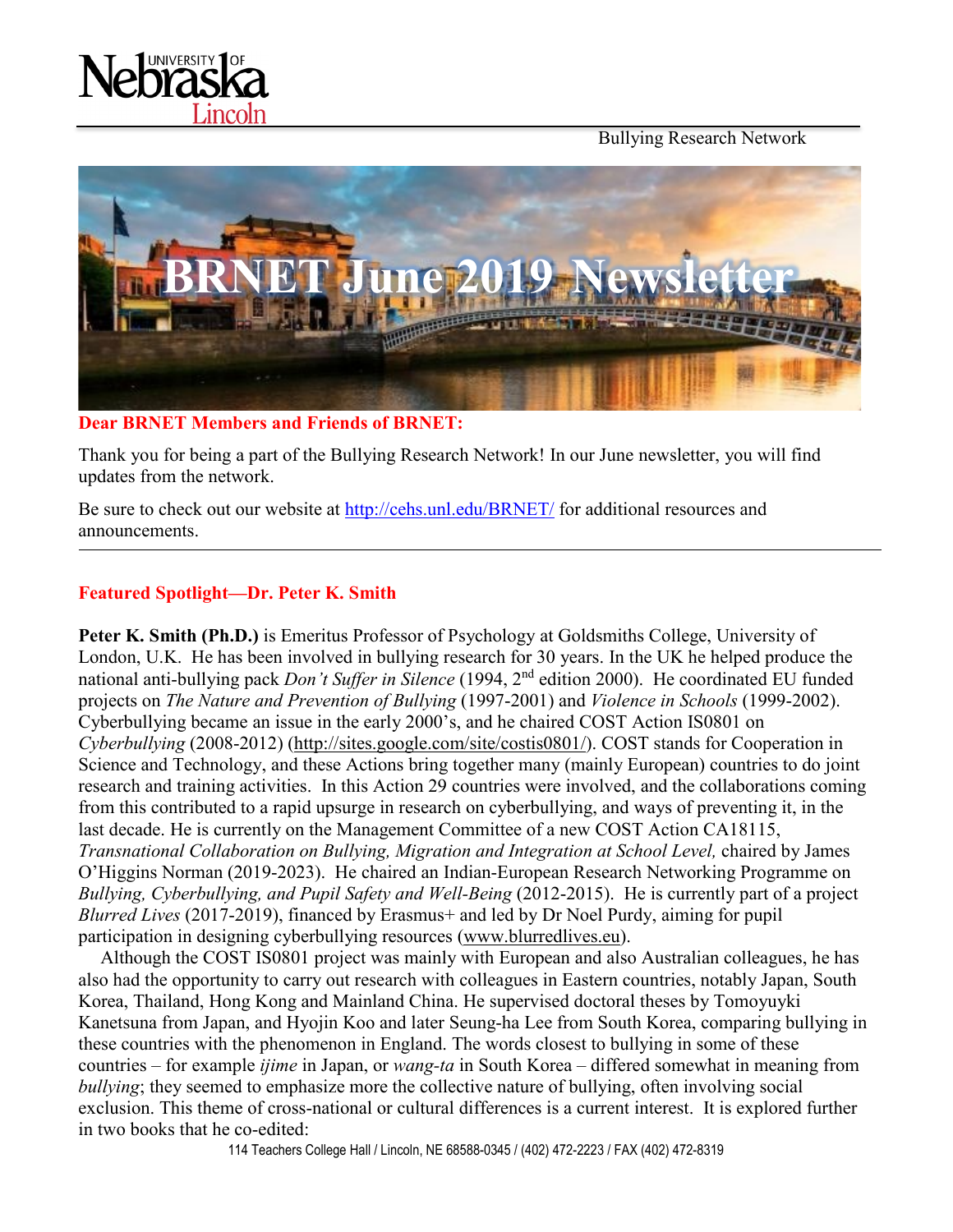Smith, P.K., Kwak, K, & Toda, Y. (eds) (2016). *School bullying in different cultures: Eastern and western perspectives.* Cambridge: Cambridge University Press. [https://www.cambridge.org/core/books/school-bullying-in-different](https://www.cambridge.org/core/books/school-bullying-in-different-cultures/8B969B845D40E49ECF3B79B473EF0191)[cultures/8B969B845D40E49ECF3B79B473EF0191](https://www.cambridge.org/core/books/school-bullying-in-different-cultures/8B969B845D40E49ECF3B79B473EF0191)

Smith, P.K., Sundaram, S., Spears, B., Blaya, C., Schäfer, M. and Sandhu, D. (eds) (2018). *Bullying, cyberbullying and pupil well-being in schools: Comparing European, Australian and Indian Perspectives.* Cambridge: Cambridge University Press. [https://www.cambridge.org/gb/academic/subjects/psychology/educational-psychology/bullying](https://www.cambridge.org/gb/academic/subjects/psychology/educational-psychology/bullying-cyberbullying-and-student-well-being-schools-comparing-european-australian-and-indian-perspectives?format=HB&isbn=9781107189393)[cyberbullying-and-student-well-being-schools-comparing-european-australian-and-indian](https://www.cambridge.org/gb/academic/subjects/psychology/educational-psychology/bullying-cyberbullying-and-student-well-being-schools-comparing-european-australian-and-indian-perspectives?format=HB&isbn=9781107189393)[perspectives?format=HB&isbn=9781107189393](https://www.cambridge.org/gb/academic/subjects/psychology/educational-psychology/bullying-cyberbullying-and-student-well-being-schools-comparing-european-australian-and-indian-perspectives?format=HB&isbn=9781107189393)

He has also written a general overview of research and knowledge on school bullying:

Smith, P.K. (2014). *Understanding school bullying: Its nature and prevention strategies*. London: Sage. <https://uk.sagepub.com/en-gb/eur/understanding-school-bullying/book233197>

And a more accessible book for lay people:

Smith, P.K. (2018). *The Psychology of School Bullying*. London: Routledge, <https://www.routledge.com/The-Psychology-of-School-Bullying/Smith/p/book/9781138699403>

#### **Selected Publications**

- Purdy, N. & Smith, P.K. (2016). A content analysis of school anti-bullying policies in Northern Ireland. *Educational Psychology in Practice*, 32, 281-295.
- Lee, S-H, Smith, P.K. & Monks, C. (2016). Participant roles in peer-victimization among young children in South Korea: peer-, self- and teacher-nominations. *Aggressive Behavior,* 42, 287-298.
- Smith, P.K., Robinson, S. & Marchi, B. (2016). Cross-national data on victims of bullying: What is really being measured? *International Journal of Developmental Science*, 10, 9-19.
- Smith, P.K. (2016). Bullying: definition, types, causes, consequences and intervention. *Social and Personality Psychology Compass*, 10/9, 519-532.
- Slonje, R., Smith, P.K. & Frisen, A. (2017). Perceived reasons for the negative impact of cyberbullying and traditional bullying. *European Journal of Developmental Psychology*, 14, 295-310.

Smith, P.K. (2017). Bullying and theory of mind: A review. *Current Psychiatry Reviews*, 13, 90-95.

Samara, M., Burbidge, V., El Asam, A., Foody, M., Smith, P.K. & Morsi, H. (2017). Bullying and cyberbullying: Their legal status and use in psychological assessment. *International Journal of Environmental Research and Public Health*, 14, 1449. doi:10.3390/ijerph14121449

- Smith, P.K. & López-Castro, L. (2017). Cross-national data on victims of bullying: How does PISA measure up with other surveys? An update and extension of the study by Smith, Robinson, and Marchi (2016). *International Journal of Developmental Science*, 11, 87-92.
- Sittichai, R. & Smith, P.K. (2018). Bullying and cyberbullying in Thailand: Coping strategies and relation to age, gender, religion and victim status. *Journal of New Approaches in Educational Research*, 7, 24-30.
- Smith, P.K. (2018). Commentary: Types of bullying, types of intervention: reflections on Arseneault (2018). *Journal of Child Psychology and Psychiatry*, 59, 422-423.
- Smith, P.K., López-Castro, L., Robinson, S. & Görzig, A. (2019). Consistency of gender differences in bullying in different cross-cultural surveys. *Aggression and Violent Behavior*, 45, 33-40.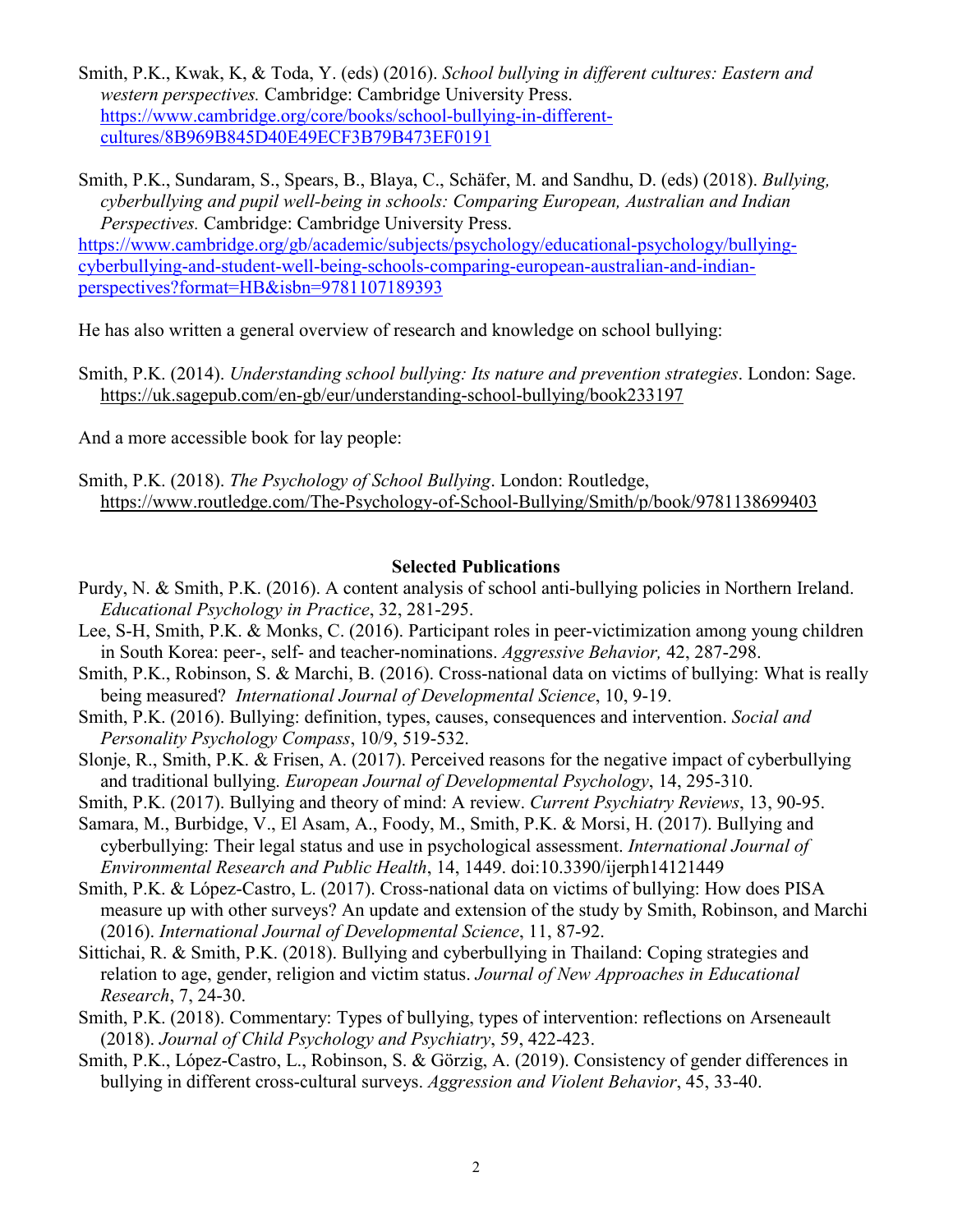## **World Anti-Bullying Forum Highlights**

The 2nd World Anti-Bullying Forum was held in Dublin, Ireland on June 4-6, 2019 and it was an incredible event! You can find out more by following #WABF2019 and @wabforum on Twitter. Special guests included: Charlotte Petei Groninski Deputy Director of UNICEF, Anna Corrazza Bildt EU Parliament Coordinator for Children's Rights, Lord Mayor of Dublin, and Mary Mitchell O'Connor, Minister of State for Higher Education in Ireland.

#WABF2019 by the numbers:

- · 900+ participants including youth ambassadors, VIP guests, volunteers, and delegates
- Over 400 presentations, papers, workshops and posters
- Two industry sessions, with Facebook and Vodafone
- Three thematic sessions sponsored by UNESCO
- Plenary presentation by UNESCO on their International Bullying Report from 144 countries (*Behind the numbers: Ending school violence and bullying*)
- 8 UNESCO sponsored scholars from the Global South
- · 4500 cups of coffee
- · 104 tweets per hour
- · 600 pints of Guinness

The Forum brought together researchers, practitioners, and students from across the world. It was inspirational to see the diversity of bullying research world-wide! A HUGE thanks to Professor James O'Higgins Norman, UNESCO Chair on Tackling Bullying in Schools and Cyberspace and the Chair of WABF2019 Organising Committee for a significant event!!!!

### **BRNET New Members!**

BRNET has a current total of 216 members! Welcome to the BRNET, **Dr. Bjereld**!

### **New Friends of BRNET!**

BRNET has a current total of 76 'Friends!' Welcome, **Kailee Groshans, Meytal Grimland**, **Joakim Strindberg, Johan Lidberg, & Peter Dankmeijer**!

Please send recommendations for potential BRNET members (i.e., faculty, researchers, and clinicians who are conducting research on bullying or related topics) to Drs. Shelley Hymel, Susan Swearer, or to [bullyresearchnet@gmail.com.](mailto:bullyresearchnet@gmail.com)

*If you have recently joined BRNET and have not yet provided your information, please send the following to [bullyresearchnet@gmail.com.](mailto:bullyresearchnet@gmail.com)*

- 1) contact information that can be posted on the website;
- 2) a brief biography of you and your work;
- 3) a list of current/ongoing projects in this area;
- 4) an annotated bibliography of your work in this area (i.e., full reference plus a few sentences about the work), and;
- 5) relevant web-based links you would like to share.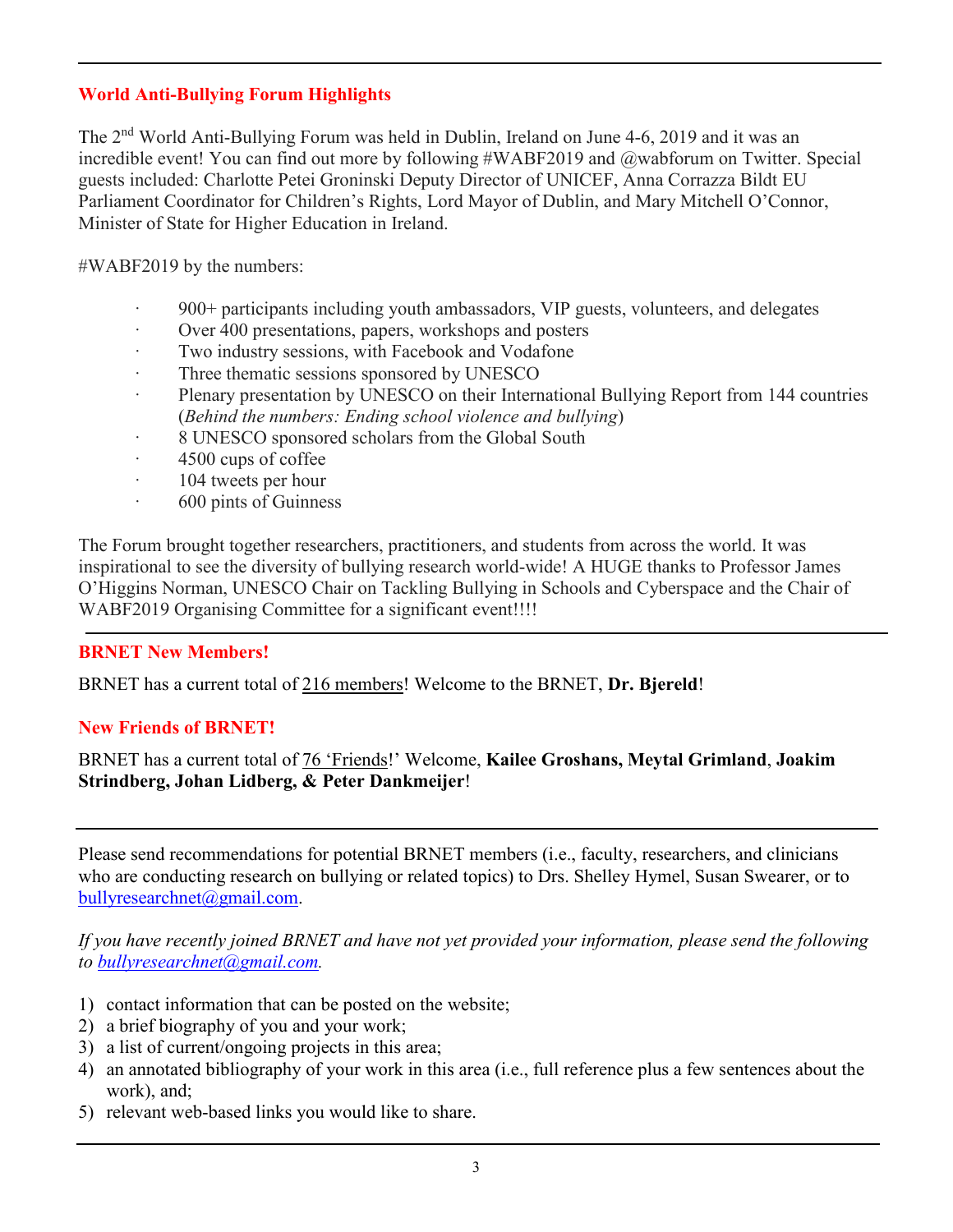#### **Friends of BRNET**

Friends of BRNET is a group of graduate students, administrators, parents, and individuals who are interested in learning more about the Bullying Research Network. Friends of BRNET receive our monthly e-newsletter. If you are interested in becoming a Friend of BRNET or want to refer someone to Friends of BRNET, please email Alia Noetzel, the BRNET Coordinator, at [bullyresearchnet@gmail.com](mailto:bullyresearchnet@gmail.com) with the following information: name, title, address, and email address.

#### **BRNET Member Grant/Funding Announcements**

Receipt of funding facilitates the BRNET mission to conduct interdisciplinary research related to bullying and aggression, with particular attention being paid to the link between basic and applied research. Thus, the BRNET directors are excited to offer members a new opportunity to share grants (and other sources of funding) they have received for their research projects.

Funding varies across countries and is not limited to federal grants. If you are interested in sharing your grants or funding with other BRNET members, please send an abstract of the research funding along with the funding source to  $\frac{\text{bulk}}{\text{presented}}$  mail.com and we will post the information on our website.

### **BRNET MEMBER ANNOUNCEMENTS**

### **(1) Special Issue of Aggression and Violent Behavior**

We have a pleasure to present a Special Issue of Aggression and Violent Behavior titled "Bullying and cyberbullying: Protective factors and effective interventions" guest edited by Izabela Zych, David P. Farrington and Maria M. Ttofi. This Special Issue includes a series of narrative and systematic reviews focused on protective factors against bullying and cyberbullying, together with reviews of intervention programmes.

Bullying and cyberbullying are harmful aggressive behaviours with serious short and long-term consequences. This Special Issue brings together some of the leading researchers in the field to fill some pressing gaps in knowledge and to provide a global vision about what is known, what needs to be discovered next, and what can be done to decrease bullying and cyberbullying. The table of contents is included below.

- 1. Editorial: Zych, I., Farrington, D.P., & Ttofi, M.M. (2019). Bullying and cyberbullying: Protective factors and effective interventions. *Aggression and Violent Behavior, 45,* 1–3.
- 2. Zych, I., Farrington, D. P., & Ttofi, M. M. (2019). Protective factors against bullying and cyberbullying: A systematic review of meta-analyses. *Aggression and Violent Behavior, 45,* 4-19.



3. Kowalski, R. M., Limber, S. P., & McCord, A. (2018). A developmental approach to cyberbullying: Prevalence and protective factors. *Aggression and Violent Behavior, 45,* 20-32.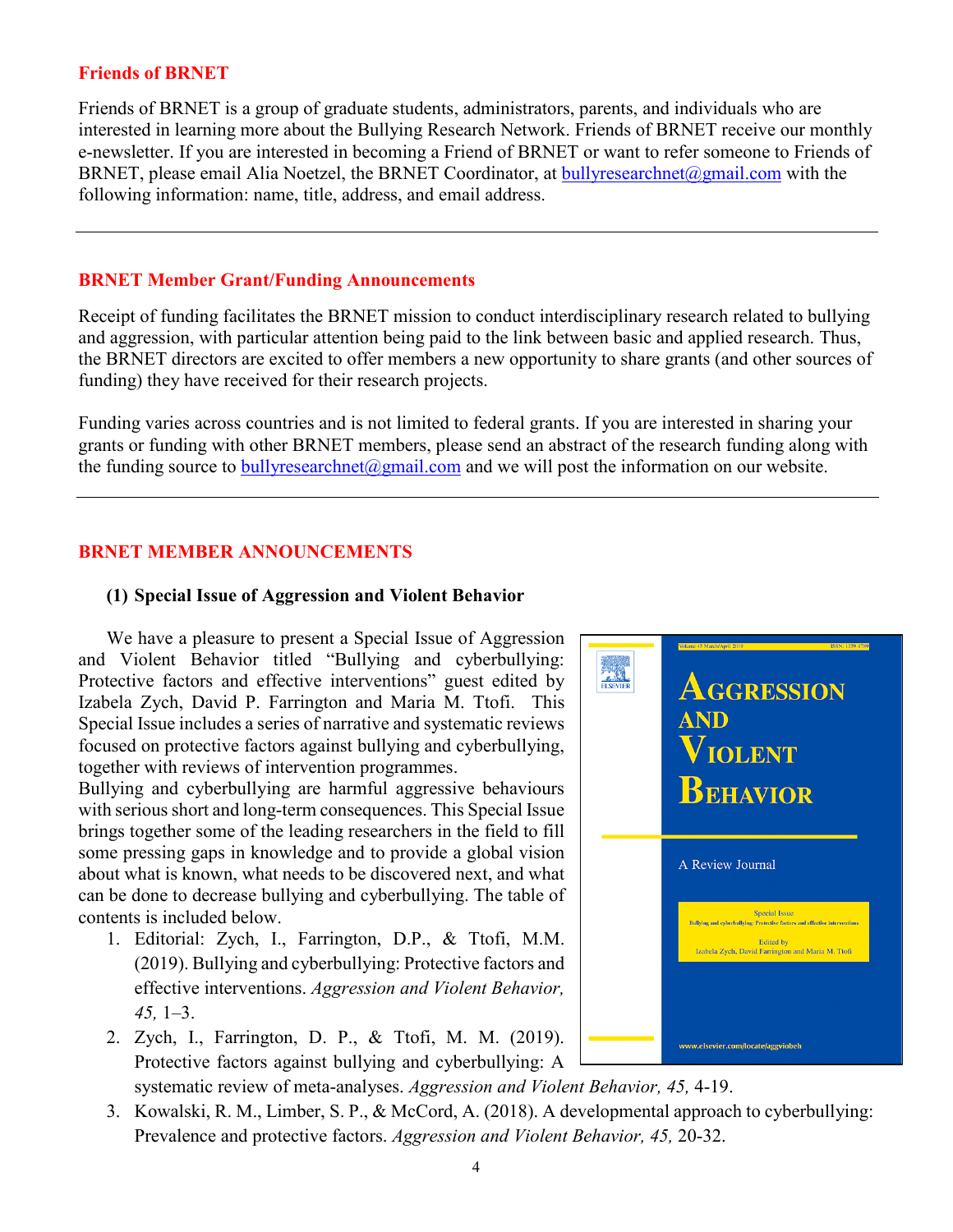- 4. Smith, P. K., López-Castro, L., Robinson, S., & Görzig, A. (2019). Consistency of gender differences in bullying in cross-cultural surveys. *Aggression and Violent Behavior*, *45*, 33-40.
- 5. Nocentini, A., Fiorentini, G., Di Paola, L., & Menesini, E. (2019). Parents, family characteristics and bullying behavior: A systematic review. *Aggression and Violent Behavior, 45,* 41-50.
- 6. Lambe, L. J., Della Cioppa, V., Hong, I. K., & Craig, W. M. (2019). Standing up to bullying: A social ecological review of peer defending in offline and online contexts. *Aggression and Violent Behavior, 45,* 51-74.
- 7. Romera, E. M., Casas, J. A., Gómez-Ortiz, O., & Ortega-Ruiz, R. (2019). Moral domain as a risk and protective factor against bullying. An integrating perspective review on the complexity of morality. *Aggression and Violent Behavior, 45,* 75-82*.*
- 8. Zych, I., Baldry, A. C., Farrington, D. P., & Llorent, V. J. (2019). Are children involved in cyberbullying low on empathy? A systematic review and meta-analysis of research on empathy versus different cyberbullying roles. *Aggression and Violent Behavior, 45,* 83-97.
- 9. Espelage, D. L., Valido, A., Hatchel, T., Ingram, K. M., Huang, Y., & Torgal, C. (2019). A literature review of protective factors associated with homophobic bullying and its consequences among children & adolescents. *Aggression and Violent Behavior, 45,* 98-110.
- 10. Gaffney, H., Ttofi, M. M., & Farrington, D. P. (2019). Evaluating the effectiveness of schoolbullying prevention programs: An updated meta-analytical review. *Aggression and Violent Behavior, 45*, 111-133.
- 11. Gaffney, H., Farrington, D. P., Espelage, D. L., & Ttofi, M. M. (2019). Are cyberbullying intervention and prevention programs effective? A systematic and meta-analytical review. *Aggression and Violent Behavior*, *45,* 134-153.
- 12. Sivaraman, B., Nye, E., & Bowes, L. (2019). School-based anti-bullying interventions for adolescents in low-and middle-income countries: A systematic review. *Aggression and Violent Behavior*, *45*, 154-162.
- 13. Blaya, C. (2019). Cyberhate: A review and content analysis of intervention strategies. *Aggression and Violent Behavior*, *45*, 163-172.

Full texts of the articles can be accessed at: <https://www.sciencedirect.com/journal/aggression-and-violent-behavior/vol/45/suppl/C>

Feel free to contact Izabela Zych [\(izych@uco.es\)](mailto:izych@uco.es), David P. Farrington [\(dpf1@cam.ac.uk\)](mailto:dpf1@cam.ac.uk), or Maria M. Ttofi [\(mt394@cam.ac.uk\)](mailto:mt394@cam.ac.uk) for requests, questions and comments regarding this Special Issue.

## **(2) Research Positions Available—University at Buffalo**

Two new research positions for a NIH grant titled, "Peer and family adversity, neuroendocrine regulation and school readiness across the transition to kindergarten," are available. The Principal Investigator is BRNET member, Dr. Jamie Ostrov. Please share these postings with anyone who might be interested:

Research Support Specialist ("Project Coordinator"): <http://www.ubjobs.buffalo.edu/postings/19820>

Research Technician 1: [http://www.ubjobs.buffalo.edu/postings/19765](https://urldefense.proofpoint.com/v2/url?u=http-3A__www.ubjobs.buffalo.edu_postings_19765&d=DwMGaQ&c=Cu5g146wZdoqVuKpTNsYHeFX_rg6kWhlkLF8Eft-wwo&r=cXoPjE5bhAYAw7UpUbU1OVNKQBjHq0uZTOrbgqFBDIg&m=UTbG9Es-9i_v-fwLc0AYdsEZpEgq_UW8Kc0apkPCRXw&s=e_K7JH6nzc5MtkDTnYyQ9Djitdvzm12UoqfPHoeKnhI&e=)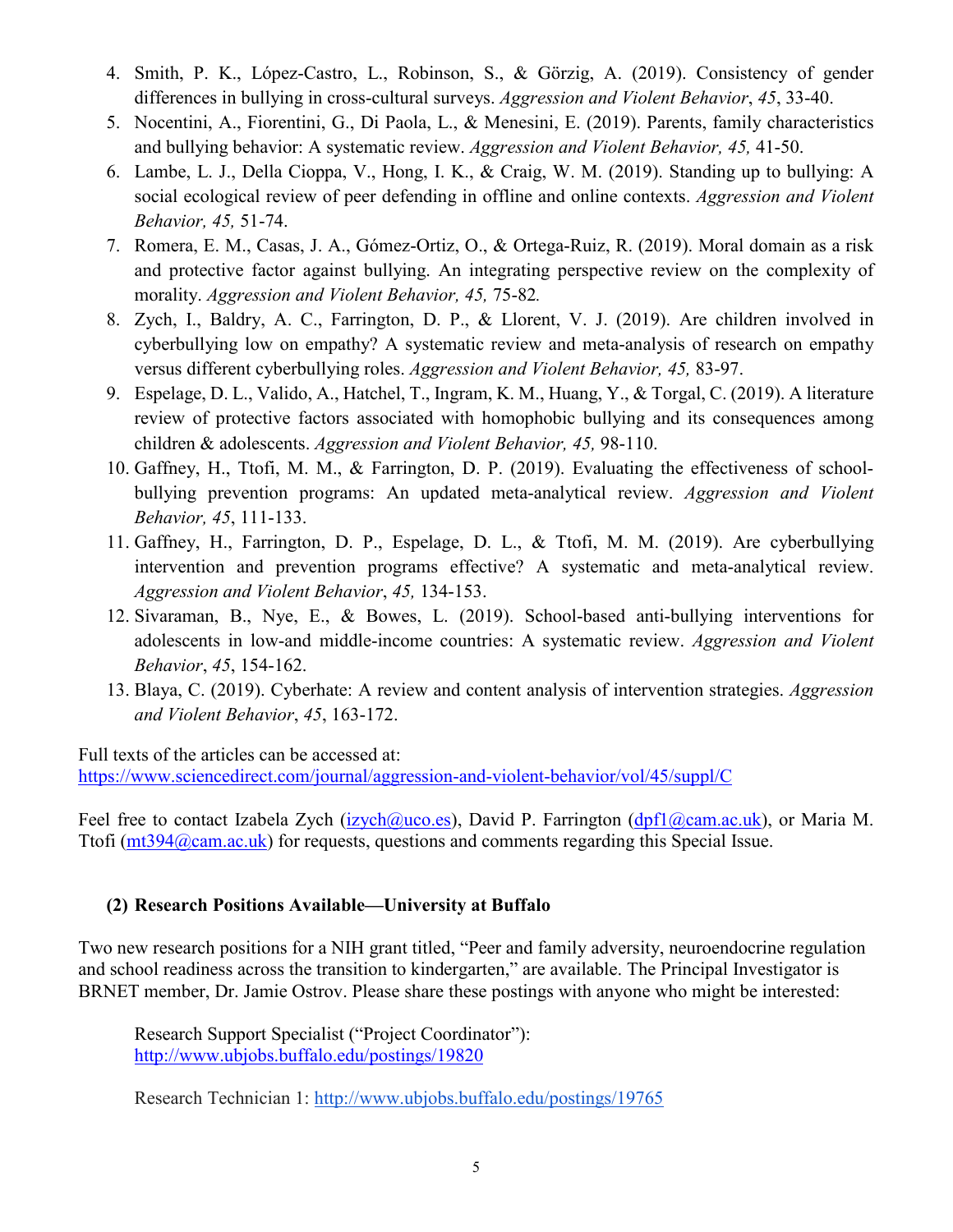## **(3) Request—Cyberbullying Prevention & Intervention Programs**

Dear Colleague,

I am a principal investigator on a cyberbullying/cybervictimization project with Directions Evidence and Policy Research Group. We have been engaged by Public Safety Canada to compile an inventory of prevention and intervention programs that address cyberbullying and cybervictimization. I am writing to enlist your help in identifying such programs in Canada and internationally.

I would be grateful if you would identify any program or programs that are known to you and provide contact information for the person most knowledgeable about the program. If you have a link to a site where the program is described, we would appreciate receiving that as well. Please respond to [cyberbullying-programs@directions-eprg.ca.](mailto:cyberbullying-programs@directions-eprg.ca)

We are aware that your time is precious and requests such as this one take some of that valuable time. I hope that you will agree that the harm caused by cyberbullying/cybervictimization is worth the time needed to respond to our request.

Many thanks,

Charles Ungerleider

# **(4) Project of Interest—Bullying Awareness Project in Turkey**

Please see the attached research summary from researchers in Turkey, including BRNET member, Dr. Tanrikulu. This bullying prevention awareness project was carried out by Kurtuluş Primary School in Gaziantep-Turkey on May 2019, under the supervision of İbrahim Tanrıkulu, PhD (Gaziantep University-Turkey). They would like to inform researchers by sharing photos to ignite innovative ideas to prevent bullying allover the world. For more information about the project details and the findings, please contach İbrahim Tanrıkulu, PhD by sending an e-mail to ibrahimtanrikulu@gmail.com.

## **(5) Job Opportunity—Post-doctoral position at Linköping University**

Linköping University in Sweden advertises a postdoc position at Dr. Thornberg's school bullying research lab at the Department of Behavioral Sciences and Learning. The actual Postdoc position is focused on bullying among children and adolescents. At the department, there is a research group on school bullying that uses theories and research methods from various disciplines and traditions, including developmental psychology, educational psychology, social psychology, sociology and social anthropology. The research group is involved in national and international networks and collaborations. The postdoctoral researcher is expected to conduct research in collaboration with researchers within the research group at the department. The position requires a doctorate degree. The postdoc is in Education. However, in Sweden, Education is a multidisciplinary field, which means that the applicants can have a doctorate degree in various disciplines such as Education, Psychology, Sociology, Social Work etc. The doctorate shall have been obtained no longer than three years before the expiration date of the application. Scientific merits, publications in international peer-review journals in particular, that are relevant to the research field of bullying among children and adolescents or adjacent research fields about children's and adolescent's social development, social relationships, peer victimization, violence, aggression, or peer groups will be particularly taken into account when recruiting. Experiences of